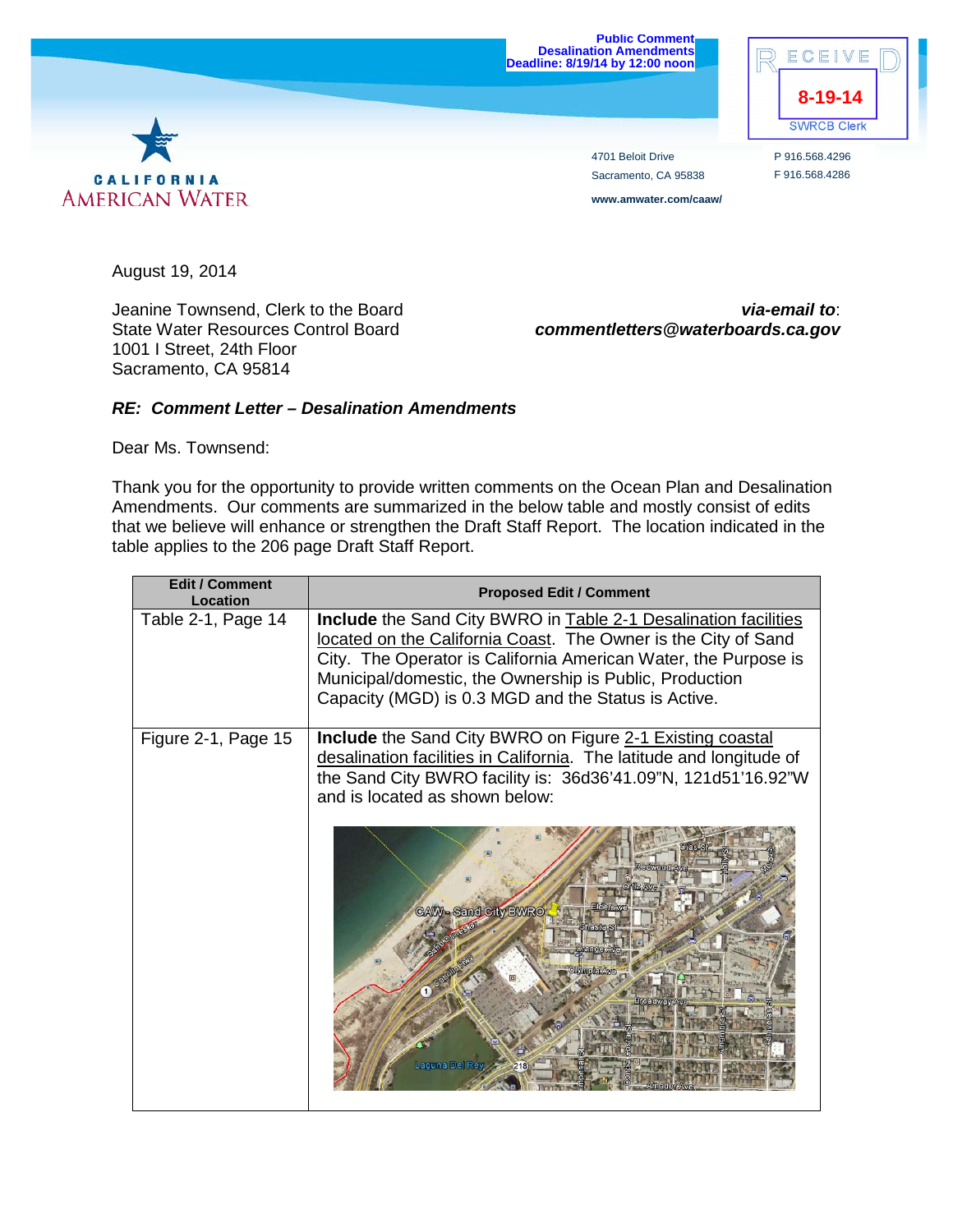| Table 2-2, Page 17<br>Station ID 5                    | Delete "Regional Desalination Project" from the Project Partner<br>title. Please note, that the Regional Desalination Project was a<br>project jointly proposed by California American Water, Marina<br>Coast Water District and the Monterey County Water Resources<br>Agency. For various reasons that project is not moving forward,<br>but it is not tied in any way to the People's Water Desal Project<br>that is listed in the Table.                                                                                                                                    |
|-------------------------------------------------------|---------------------------------------------------------------------------------------------------------------------------------------------------------------------------------------------------------------------------------------------------------------------------------------------------------------------------------------------------------------------------------------------------------------------------------------------------------------------------------------------------------------------------------------------------------------------------------|
| Table 2-2, Page 17                                    | Please include California American Water's proposed<br>desalination project named the Monterey Peninsula Water<br>Supply Project (MPWSP). This project is currently under review<br>by the California Public Utilities Commission and is the project<br>that we are pursuing to comply with SWRCB Order 95-10 and<br>the 2009 CDO. The Project Partner would be California<br>American Water. The location is North Marina, Monterey<br>County. The production capacity (MGD) is 9.6 MGD. The Intake<br>is Subsurface and the Brine Discharge is Commingled with<br>wastewater. |
| Figure 2-2, Page 18                                   | Include the MPWSP on Figure 2-2 Proposed desalination<br>facilities in California as of 2014. The latitude and longitude of<br>the MPWSP desal plant is: 36d42'54.86"N, 121d46'22.11"W and<br>is located as shown below:                                                                                                                                                                                                                                                                                                                                                        |
| Section 8.3.2.1.1,<br>page 55, first<br>bulleted item | In the first bullet. Delete Marina Coast Water District and<br>replace it with Sand City BWRO. It should be noted that the<br>Marina Coast Water District does have a 0.3 MGD desal plant<br>that is inactive which is located at the western end of<br>Reservation Road in the City of Marina.                                                                                                                                                                                                                                                                                 |
| Section 8.3.2.1.2,<br>page 55.                        | Under Slant Wells, we believe it is important to note in the text<br>and document the slant well that has been constructed and been<br>running at Doheny State Beach Park at Dana Point for several<br>years. A copy of one of many reports on the project can be<br>found at: www.usbr.gov/research/AWT/reportpdfs/report152.pdf                                                                                                                                                                                                                                               |